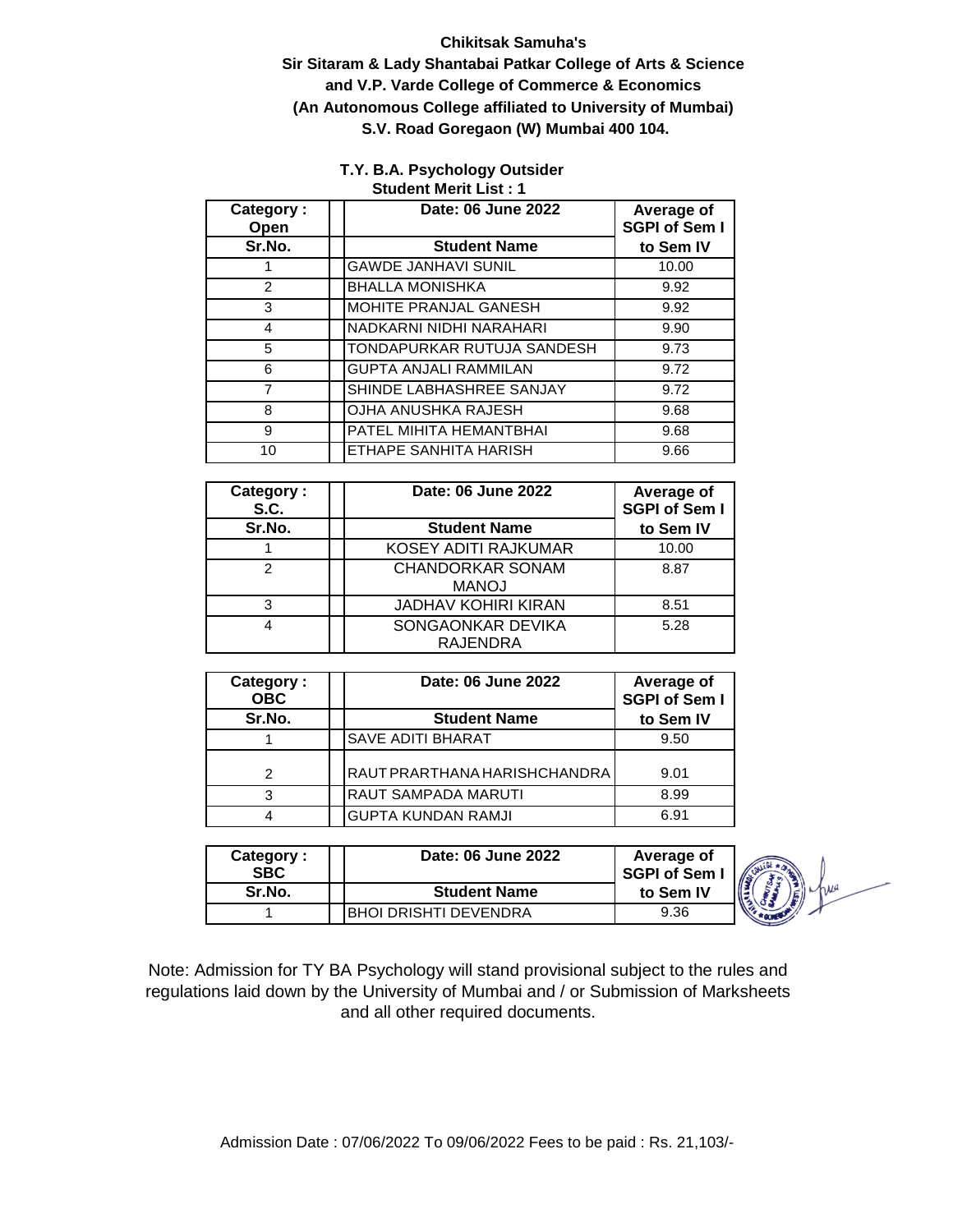#### **Guidelines for admission**

# **T.Y. BA PSYCHOLOGY OUTSIDER STUDENTS**

- *Students are requested to follow the following steps for Admission:*
- *Admission form filling Dates:-*7  $7<sup>th</sup>$  June, 2022 to 9<sup>th</sup> June, 2022.

## *Guideline for Admission form filling:-*

- i) Click on the Admission form link given of this notice.
- ii) Student should read and fill up the Admission form carefully.
- iii) Please note Admission Form can be filled only once by the student.
- iv) Students can't change anything once the Admission Form is submitted.

#### *Upload the Document given below on the online Admission Form:-*

- i) Upload Passport size photograph.
- ii) Upload Previous Semesters Mark sheets. (Semester I to IV Compulsory)
- iii) Upload Caste Certificate (for Reserve Category)
- iv) Upload Admission Category Certificate (if applicable)
- v) No Objection Certificate from Previous College. (Compulsory)
- vi) Eligibility status Report from Previous College. (Compulsory)

vii)Transaction Receipt.

- *Fees :-* TY BA Psychology: Rs. 21,103/-
- *Link for Admission form : <https://forms.gle/WxYqCcTsuaC7XJZb6>*

## *Guidelines for Payment of Fees*

1. Please check on the Link given below.

[https://webfront.payu.in/webfront/#/merchantinfo/chikitsak-samuhas-ss-and-ls-patkar](https://webfront.payu.in/webfront/#/merchantinfo/chikitsak-samuhas-ss-and-ls-patkar-degree-college/2039)[degree-college/2039](https://webfront.payu.in/webfront/#/merchantinfo/chikitsak-samuhas-ss-and-ls-patkar-degree-college/2039)

- 2. Fill all the necessary details.
- 3. Select your Academic Year & Program carefully.
- 4. Enter the required fee amount.
- 5. Select any one of the following option for payment.
	- i) Payment through Credit cards :- 0.80% of transaction amount
	- ii) Payment through Rupay Debit Cards :- No transaction Charges
	- iii) Payment through UPI :- No transaction Charges
	- iv) Payment through Net banking :- No transaction charges for all banks
- 6. Proceed for payment.
- 7. Download the Receipt after Successful transaction.
- 8. Upload this receipt on your online admission Forms.
- 9. Attach the necessary documents with the admission form as given below:-
- 1. Students will have to fill up the Anti-ragging Undertaking Form on the website [www.antiragging.in](http://www.antiragging.in/) Student will need to fill up the form that appears on this websites. Student will receive a copy of the Undertaking by email, and they will need to submit the Undertaking online as per the given instructions. Also students will have to take a print – out of the completed Undertaking and submit it to the College along with their admission form whenever called.